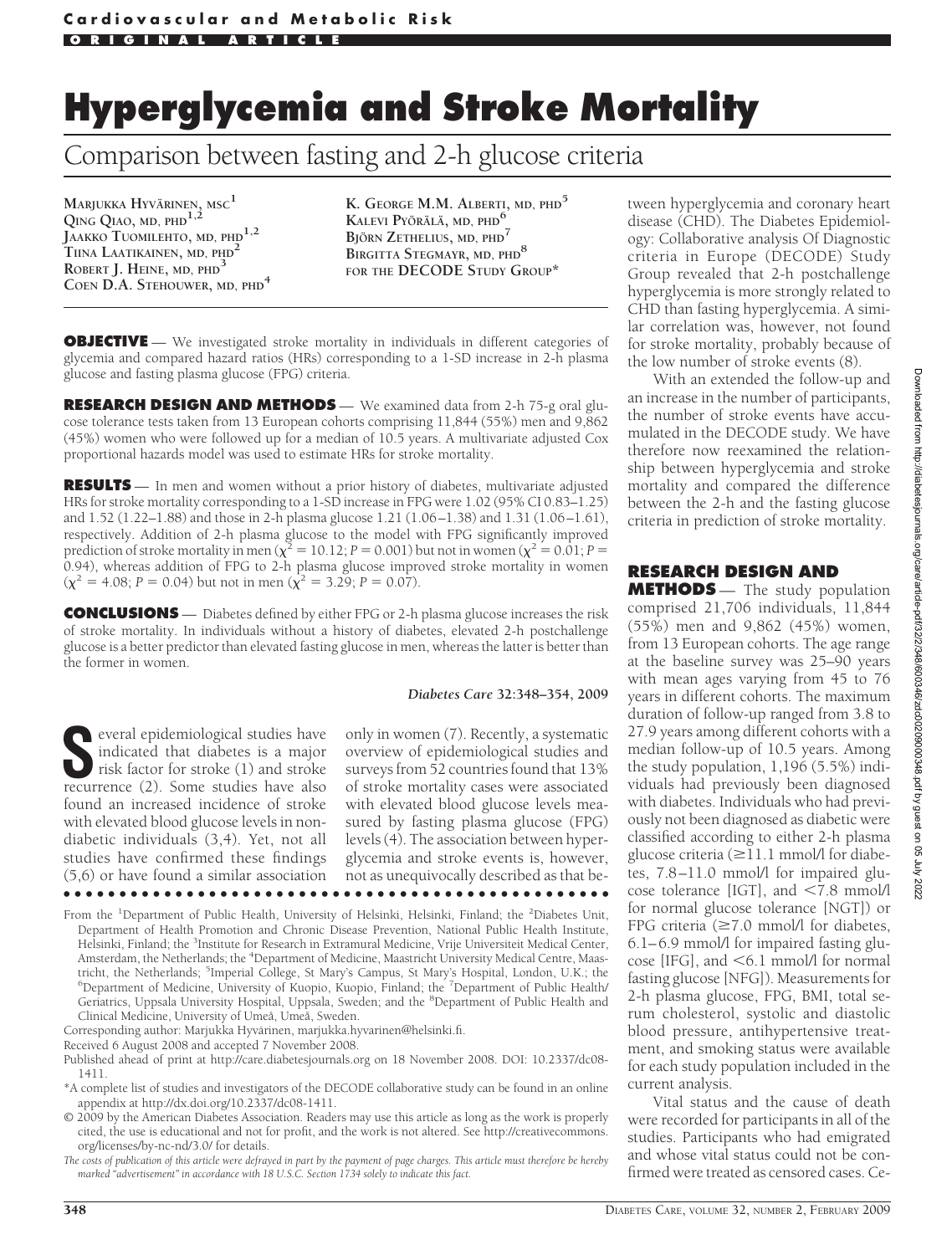**Table 1—***Demographic data at baseline and number of stroke events during the follow-up in each study*

|                              |        |       | Stroke          |          | Maximum |                 |
|------------------------------|--------|-------|-----------------|----------|---------|-----------------|
|                              | Men    | Women | Age (years)     | Men      | Women   | follow-up years |
| Finland, East-West*          | 405    |       | $76.2 \pm 4.5$  | 29(7.2)  |         | 16.2            |
| FINRISK-1987                 | 1,261  | 1,440 | $54.0 \pm 5.8$  | 25(2.0)  | 24(1.7) | 19.0            |
| FINRISK-1992                 | 877    | 1,041 | $54.1 \pm 6.0$  | 6(0.7)   | 7(0.7)  | 14.0            |
| FINRISK-2002                 | 1,786  | 2,055 | $57.9 \pm 7.8$  | 3(0.2)   | 2(1.2)  | 3.9             |
| Helsinki Policemen Study*    | 1,136  |       | $44.7 \pm 8.0$  | 79(7.0)  |         | 36.8            |
| Vantaa                       | 271    | 335   | $65.2 \pm 0.4$  | 5(1.8)   | 9(2.7)  | 13.9            |
| Italy, Cremona               | 799    | 1,003 | $58.4 \pm 10.8$ | 5(0.6)   | 2(0.2)  | 6.9             |
| The Netherlands, Hoorn Study | 1,087  | 1,282 | $61.7 \pm 7.3$  | 12(1.1)  | 11(0.9) | 10.2            |
| Zuthpen Study*               | 479    |       | $75.8 \pm 4.5$  | 9(1.9)   |         | 4.8             |
| Sweden, MONICA               | 1,733  | 1,760 | $48.9 \pm 13.4$ | 18(1.0)  | 8(0.5)  | 20.6            |
| Uppsala $*$                  | 1,164  |       | $71.0 \pm 0.6$  | 27(2.3)  |         | 12.4            |
| U.K., Goodinge               | 448    | 570   | $54.6 \pm 10.3$ | 8(1.8)   | 1(0.2)  | 9.7             |
| Newcastle                    | 398    | 376   | $54.8 \pm 12.5$ | 5(1.3)   | 4(1.1)  | 10.6            |
| Total                        | 11,844 | 9,862 | $56.8 \pm 11.3$ | 231(2.0) | 68(0.7) | 36.8            |

Data are  $n$ , means  $\pm$  SD, or  $n$  (%), unless otherwise indicated. \*The study includes only men.

rebrovascular death was used as an end point and coded according to the ICD with codes 430–438 (8th and 9th revisions) and codes I60–I69 (10th revision). The methods to recruit participants for the DECODE cohorts have been described previously (8,9). Briefly, the database was collected from researchers who had performed epidemiological studies using standard 2-h 75-g oral glucose tolerance tests in Europe. Individual data from different participating European cohorts were sent to the Diabetes and Genetic Epidemiology Unit of the National Public Health Institute in Helsinki, Finland, for data analyses. Each study had been approved by the local ethics committees, and the ethics committee of the National Public Health Institute approved the data analysis plan.

## Statistical methods

A general linear model of univariate ANOVA was used to estimate the means adjusted for age and center. The Cox proportional hazards model was used to calculate hazard ratios (HRs) and their 95% CIs for stroke mortality in the different FPG and 2-h plasma glucose levels. The models were adjusted for age, center, hypertension status  $(\geq 140/90$  mmHg or treatment), BMI, total serum cholesterol, smoking status, and sex. BMI was calculated as weight in kilograms divided by height in meters squared, and smoking status was classified as current smoker, exsmoker, or nonsmoker. Cumulative mortality curves were plotted using the same multivariate Cox proportional hazards analysis.  $\chi^2$  log-likelihood ratio tests were used to determine the difference between the FPG and 2-h plasma glucose criteria. SPSS (version 15; SPSS, Chicago, IL) was used for data analysis.

**RESULTS** — The number of participants, their demographic data at baseline, and the number of stroke events in each DECODE cohort that accumulated during the follow-up years are shown in Table 1. Mortality from stroke was higher in diabetic than in nondiabetic individuals. Individuals previously not diagnosed as diabetic with 2-h plasma glucose levels  $\geq$ 11.1 mmol/l or FPG levels  $\geq$ 7.0 mmol/l were older and had higher BMI and cholesterol levels than individuals with 2-h plasma glucose <11.1 mmol/l or FPG 7.0 mmol/l. Similar results were found in both men and women (Table 2).

The multivariate-adjusted HR for fatal stroke events was highest in men with screen-detected diabetes defined by 2-h plasma glucose criteria as compared with men with NGT or IGT. A significant increase in HRs was seen in women with screen-detected diabetes defined by either FPG or 2-h plasma glucose criteria as compared with women with NFG or NGT (Table 2). The cumulative hazards were highest in people with previously diagnosed diabetes and screen-detected diabetes defined by both criteria (Fig. 1*A*–*B* and Fig. 2*A*–*B*); the risk was moderately increased for IFG in women (Fig. 1*B*) and for IGT in men (Fig. 2*A*). The risk of fatal stroke events was lowest in men with NFG or IFG (Fig. 1*A*) and in women with NGT or IGT (Fig. 2*B*). Thus, the classification based on 2-h plasma glucose better

discriminated fatal stroke events in men, whereas that based on FPG was a better predictor in women.

The HRs corresponding to a 1-SD increase in 2-h plasma glucose or FPG are shown in Table 3. The log-likelihood ratio test showed that addition of 2-h plasma glucose to the model with FPG significantly improved the prediction of the model ( $\chi^2 = 10.45$ ;  $\dot{P} = 0.001$ ) in all individuals and in men ( $\chi^2 = 10.12$ ; *P* = 0.001) but not in women ( $\chi^2 = 0.01$ ; *P* = 0.94). Addition of FPG to the model with 2-h plasma glucose improved the prediction of stroke mortality in women but not in men (Table 3). Interaction of sex with FPG was found to be significant  $(P =$ 0.05) but not with 2-h plasma glucose  $(P = 0.53)$ .

Because waist circumference and triglycerides were not measured in all cohorts included in the current data analysis, they were not adjusted in the final model. Their effects were, however, tested in a subgroup of 9,010 (42%) men and 8,900 (41%) women with measurement of waist and a subgroup of 10,379 (48%) men and 8,235 (38%) women with triglycerides. Adjustment for either waist or triglycerides did not change the results for 2-h plasma glucose in men or FPG in women, but it attenuated the hazards for 2-h plasma glucose in women and FPG in men. The HRs adjusting for waist corresponding to a 1-SD increase in 2-h plasma glucose were 1.23 (95% CI 0.99–1.52) in men and 1.07 (0.78–1.48) in women; those corresponding to a 1-SD increase in FPG were 1.08 (0.86–1.35) in men and 1.38 (0.95–2.00) in women. HRs adjust-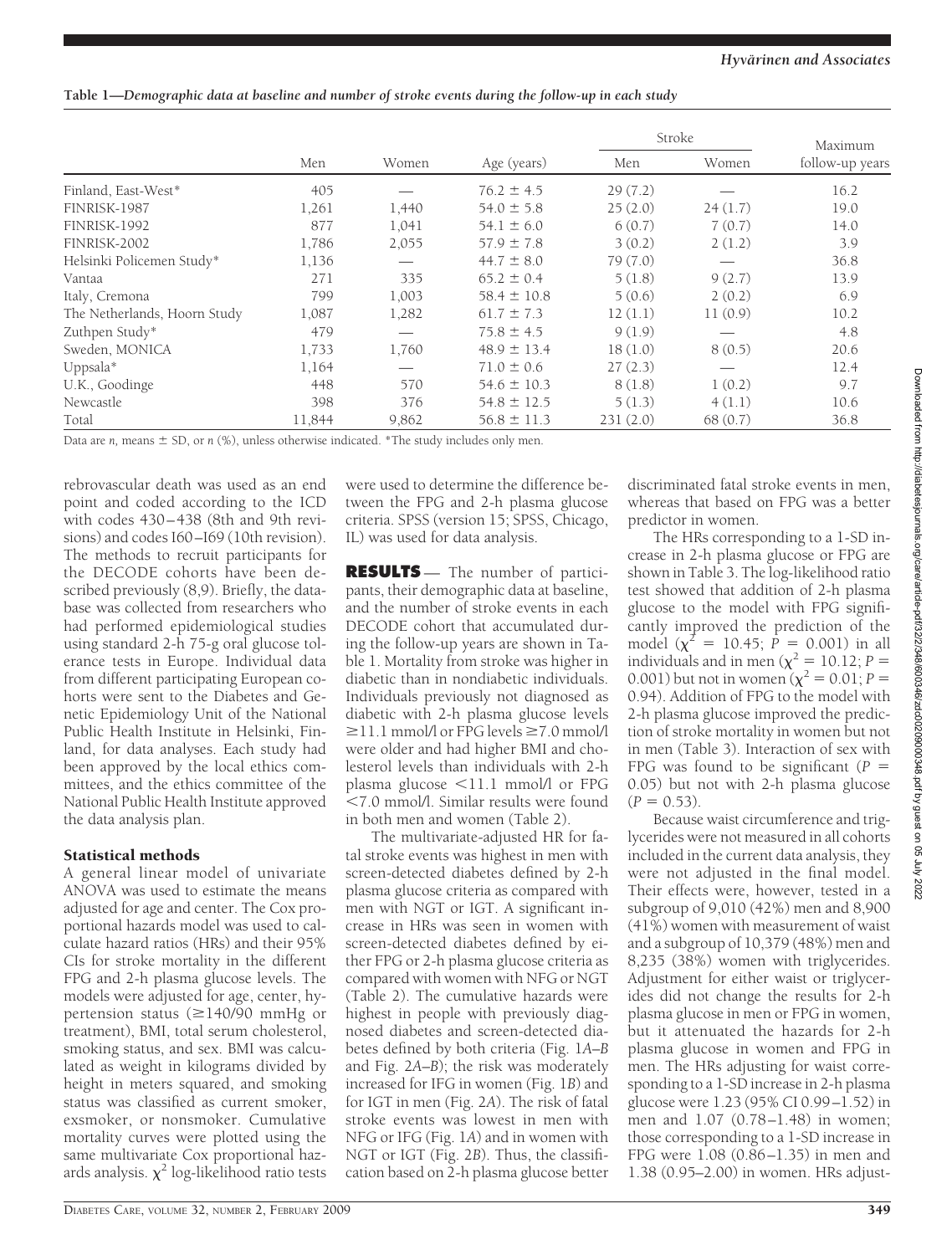|                    | Table 2—Baseline characteristics and multivariate adjusted HR (95% CI) for death from stroke for subjects according to FPG and 2-h plasma |
|--------------------|-------------------------------------------------------------------------------------------------------------------------------------------|
| glucose categories |                                                                                                                                           |

|                          | <b>FPG</b>      |                                          | 2-h plasma glucose                 |                 |                 |                                                       |                                                                |
|--------------------------|-----------------|------------------------------------------|------------------------------------|-----------------|-----------------|-------------------------------------------------------|----------------------------------------------------------------|
|                          | < 6.1           | $6.1 - 6.9$                              | $\geq 7.0$                         | < 7.8           | $7.8 - 11.0$    | $\geq$ 11.1                                           | Known diabetes                                                 |
| Men                      |                 |                                          |                                    |                 |                 |                                                       |                                                                |
| $n(\%)$                  | 8,540 (72.1)    | 2,043(17.2)                              | 537(4.5)                           | 9,065(76.5)     | 1,558(13.2)     | 497(4.2)                                              | 724(6.1)                                                       |
| Age (years)              | $56.9 \pm 0.1$  | $57.2 \pm 0.3$                           | $62.4 \pm 0.5$                     | $55.8 \pm 0.1$  | $63.2 \pm 0.3$  | $65.1 \pm 0.5$                                        | $62.8 \pm 0.4$                                                 |
| BMI $(kg/m2)$            | $26.3 \pm 0.0$  | $27.4 \pm 0.1$                           | $29.0 \pm 0.2$                     | $26.3 \pm 0.0$  | $27.7 \pm 0.1$  | $28.9 \pm 0.2$                                        | $28.3 \pm 0.1$                                                 |
| Cholesterol (mmol/l)     | $6.04 \pm 0.01$ | $6.09 \pm 0.03$                          | $6.11 \pm 0.05$                    | $6.07 \pm 0.01$ | $5.99 \pm 0.03$ | $6.04 \pm 0.05$                                       | $5.78 \pm 0.04$                                                |
| SBP (mmHg)               | $140 \pm 0.2$   | $145 \pm 0.4$                            | $148 \pm 0.9$                      | $140 \pm 0.2$   | $147 \pm 0.5$   | $151 \pm 0.9$                                         | $145 \pm 0.7$                                                  |
| $DBP$ (mmHg)             | $83 \pm 0.1$    | $85 \pm 0.3$                             | $87 \pm 0.5$                       | $83 \pm 0.1$    | $86 \pm 0.3$    | $87 \pm 0.5$                                          | $84 \pm 0.4$                                                   |
| Smoking                  | 2,507 (29.4)    | 637 (31.2)                               | 157(29.2)                          | 2,835(31.3)     | 360 (23.1)      | 106(21.3)                                             | 166 (22.9)                                                     |
| Stroke                   |                 |                                          |                                    |                 |                 |                                                       |                                                                |
| $n(\%)$                  | 141(1.7)        | 45(2.2)                                  | 15(2.8)                            | 153(1.7)        | 35(2.2)         | 13(2.6)                                               | 30(4.1)                                                        |
| <i>n</i> per 1,000       |                 |                                          |                                    |                 |                 |                                                       |                                                                |
| person-years             | 1.46            | 1.90                                     | 3.24                               | 1.43            | 2.47            | 3.50                                                  | 5.57                                                           |
| HR (95% CI)              | $\mathbb{L}$    | $1.05(0.74 - 1.49)$ 1.37 $(0.79 - 2.38)$ |                                    | $\mathbb{I}$    |                 | $1.43(0.97-2.11)$ $1.82(1.01-3.29)$ $3.32(2.16-5.12)$ |                                                                |
| Women                    |                 |                                          |                                    |                 |                 |                                                       |                                                                |
| n(%)                     | 8,169 (82.8)    | 969(9.8)                                 | 252(2.6)                           | 7,766 (78.7)    | 1,281(13.0)     | 343(3.5)                                              | 472(4.8)                                                       |
| Age (years)              | $54.9 \pm 0.1$  | $59.0 \pm 0.3$                           | $61.1 \pm 0.6$                     | $54.5 \pm 0.1$  | $59.6 \pm 0.3$  | $62.4 \pm 0.5$                                        | $60.8 \pm 0.5$                                                 |
| BMI (kg/m <sup>2</sup> ) | $26.5 \pm 0.1$  | $28.6 \pm 0.2$                           | $30.6 \pm 0.3$                     | $26.4 \pm 0.1$  | $28.6 \pm 0.1$  | $30.0 \pm 0.3$                                        | $30.1 \pm 0.2$                                                 |
| Cholesterol (mmol/l)     | $6.22 \pm 0.01$ | $6.27 \pm 0.04$                          | $6.32 \pm 0.07$                    | $6.22 \pm 0.01$ | $6.27 \pm 0.03$ | $6.21 \pm 0.06$                                       | $5.86 \pm 0.05$                                                |
| $SBP$ (mm $Hg$ )         | $137 \pm 0.2$   | $141 \pm 0.7$                            | $143 \pm 1.3$                      | $137 \pm 0.2$   | $144 \pm 0.6$   | $147 \pm 1.1$                                         | $147 \pm 1.0$                                                  |
| DBP (mmHg)               | $80 \pm 0.1$    | $81 \pm 0.4$                             | $82 \pm 0.7$                       | $80 \pm 0.1$    | $83 \pm 0.3$    | $84 \pm 0.6$                                          | $81 \pm 0.5$                                                   |
| Smoking                  | 1,650(20.2)     | 237(24.5)                                | 67(26.6)                           | 1,712(22.0)     | 184(14.4)       | 58 (16.9)                                             | 67(14.2)                                                       |
| Stroke                   |                 |                                          |                                    |                 |                 |                                                       |                                                                |
| $n(\%)$                  | 37(0.5)         | 10(1.0)                                  | 7(2.8)                             | 36(0.5)         | 9(0.7)          | 9(2.6)                                                | 14(3.0)                                                        |
| <i>n</i> per 1,000       |                 |                                          |                                    |                 |                 |                                                       |                                                                |
| person-years             | 0.44            | 1.25                                     | 3.35                               | 0.46            | 0.72            | 3.03                                                  | 3.93                                                           |
| HR (95% CI)              | $\mathbf{1}$    |                                          | 2.04 (0.99-4.21) 4.73 (2.00-11.18) | $\mathbf{1}$    |                 |                                                       | $0.90(0.43 - 1.90)$ 3.33 $(1.55 - 7.14)$ 5.60 $(2.86 - 10.96)$ |
| Total                    |                 |                                          |                                    |                 |                 |                                                       |                                                                |
| n(%)                     | 16,709 (77.0)   | 3,012 (13.9)                             | 789 (3.6)                          | 16,831(77.5)    | 2,839(13.1)     | 840 (3.9)                                             | 1,196(5.5)                                                     |
| Age (years)              | $56.0 \pm 0.1$  | $57.6 \pm 0.2$                           | $61.8 \pm 0.4$                     | $55.2 \pm 0.1$  | $61.6 \pm 0.2$  | $63.9 \pm 0.4$                                        | $61.9 \pm 0.3$                                                 |
| BMI $(kg/m2)$            | $26.4 \pm 0.0$  | $27.9 \pm 0.1$                           | $29.5 \pm 0.1$                     | $26.4 \pm 0.0$  | $28.1 \pm 0.1$  | $29.3 \pm 0.1$                                        | $29.1 \pm 0.1$                                                 |
| Cholesterol (mmol/l)     | $6.12 \pm 0.01$ | $6.20 \pm 0.02$                          | $6.20 \pm 0.04$                    | $6.14 \pm 0.01$ | $6.11 \pm 0.02$ | $6.12 \pm 0.04$                                       | $5.83 \pm 0.03$                                                |
| SBP (mmHg)               | $139 \pm 0.2$   | $144 \pm 0.4$                            | $146 \pm 0.7$                      | $138 \pm 0.2$   | $145 \pm 0.4$   | $149 \pm 0.7$                                         | $146 \pm 0.6$                                                  |
| DBP (mmHg)               | $82 \pm 0.1$    | $83 \pm 0.2$                             | $85 \pm 0.4$                       | $82 \pm 0.1$    | $85 \pm 0.2$    | $86 \pm 0.4$                                          | $82 \pm 0.3$                                                   |
| Smoking                  | 4,157 (24.9)    | 874 (29.0)                               | 224(28.4)                          | 4547 (27)       | 544 (19.2)      | 164(19.5)                                             | 233 (19.5)                                                     |
| Stroke                   |                 |                                          |                                    |                 |                 |                                                       |                                                                |
| $n(\%)$                  | 178(1.1)        | 55 $(1.8)$                               | 22(2.8)                            | 189(1.1)        | 44(1.5)         | 22(2.6)                                               | 44(3.7)                                                        |
| <i>n</i> per 1,000       |                 |                                          |                                    |                 |                 |                                                       |                                                                |
| person-years             | 0.98            | 1.74                                     | 3.27                               | 1.02            | 1.65            | 3.29                                                  | 4.92                                                           |
| HR (95% CI)              | 1               | 1.19 (0.87-1.64) 1.83 (1.16-2.89)        |                                    | 1               |                 | 1.30 (0.92-1.84) 2.31 (1.46-3.67) 3.85 (2.68-5.53)    |                                                                |

Data are *n* (%) and means ± SE unless otherwise indicated. Data are adjusted for age, study, and sex (when men and women combined). FPG and 2-h plasma glucose criteria are in mmol/l. DBP, diastolic blood pressure; SBP, systolic blood pressure.

ing for triglycerides were for 2-h plasma glucose 1.24 (1.03–1.50) in men and 0.98 (0.65–1.49) in women, whereas for FPG 0.87 (0.69–1.10) and 1.50 (0.90– 2.48), respectively. Further adjustment for either waist or triglycerides in the subgroups did not change the main results based on the whole study population.

**CONCLUSIONS** — We confirmed in this analysis that diabetes defined by either FPG or 2-h plasma glucose criteria conveyed increased stroke mortality. Individuals with IFG defined according to the FPG criteria alone had a stroke mortality lower than those with diabetes but higher than those with NFG in women but not in men, whereas the opposite was found for IGT and NGT. Stroke mortality was higher in men with IGT than in men with NGT, but such a difference was not seen in women.

Overt diabetes (1,10) as well as diabetes defined based on 1-h postload glucose (11), FPG levels (12,13), or nonfasting glucose levels (7,14) have been reported to predict an increased risk of stroke. Yet, studies that have conducted a 2-h oral glucose tolerance test and compared the stroke risk between 2-h postload hyperglycemia and fasting hyperglycemia are rare. Moreover, because the category IFG has only recently been introduced (15), studies estimating the stroke risk in individuals with IFG compared with those with IGT are very few. The DECODE Study Group (8) previously found that the risk of stroke death was higher in women with IFG than with IGT  $(8)$ , but as a result of the low number of stroke deaths, a direct comparison between FPG and 2-h plasma glucose was not made separately for men and women. With the increasing number of stroke deaths accumulated in the DECODE cohorts, the glucose-stroke relationship was reinvestigated in detail in the present data analysis. With regard to CHD mortality,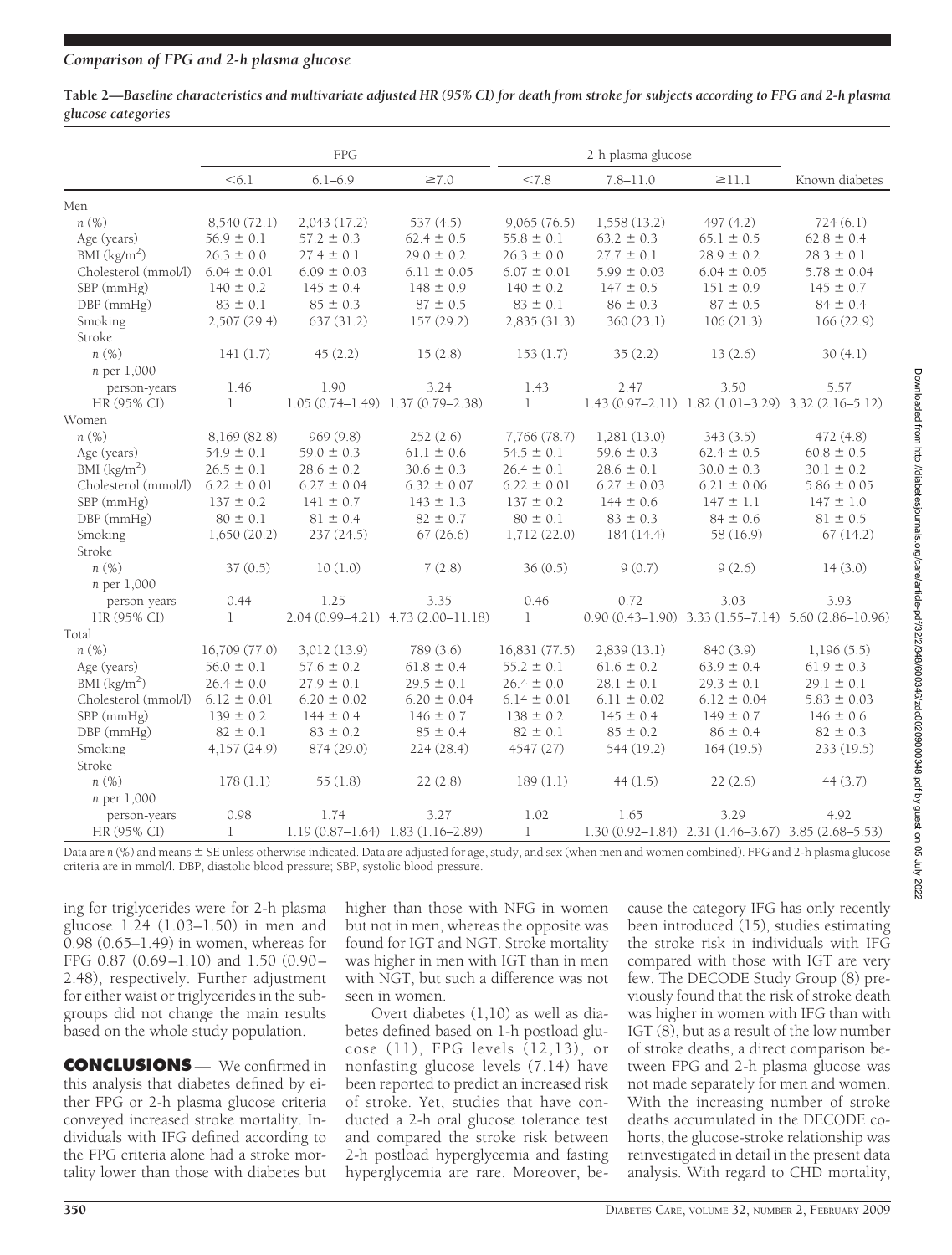

Figure 1—*Cumulative stroke mortality curves derived from Cox regression analysis for FPG (mmol/l) and for people with prior history of diabetes (known DM) in men (*A*) and in women (*B*). The analysis is adjusted for age, study, BMI, total cholesterol, smoking, and hypertension status.*

when we analyzed the data with men and women together, the findings of the present study (results not shown) were in

accordance with the previous findings (8). Also, in the present study, when men and women were pooled, the 2-h plasma glucose–stroke relation was still stronger than the FPG-stroke relation. However, when the data were analyzed separately,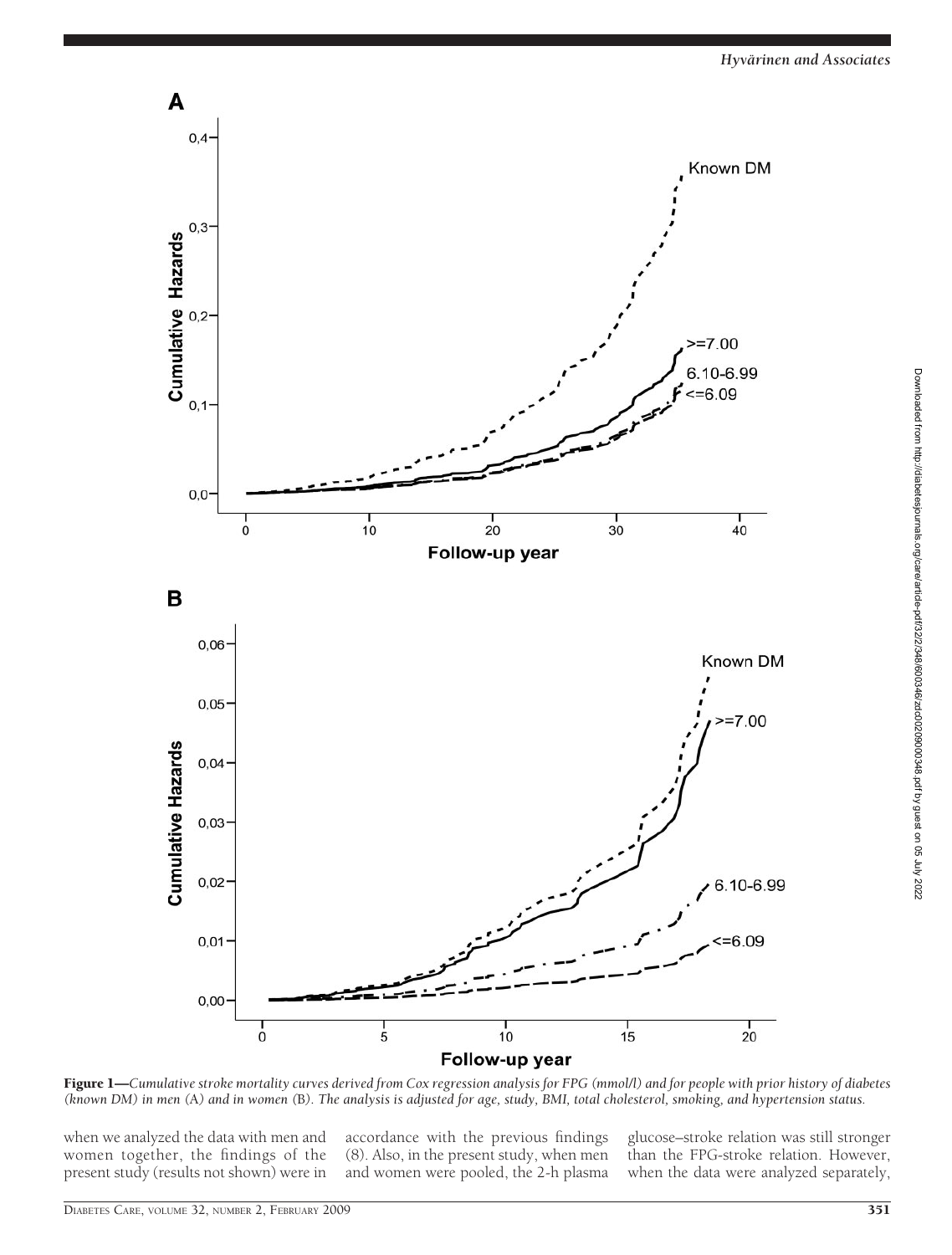*Comparison of FPG and 2-h plasma glucose*



Figure 2—*Cumulative stroke mortality curves derived from Cox regression analysis for 2-h plasma glucose (mmol/l) and for people with prior history of diabetes (known DM) in men (*A*) and in women (*B*). The analysis is adjusted for age, study, BMI, total cholesterol, smoking, and hypertension status.*

we found that in men, the 2-h plasma glucose criteria better predicted stroke mortality than the FPG criteria, but in women

the role was reversed. When the data are analyzed with men and women together, the majority of the stroke deaths come from men, and the results of the men drive the direction of the analysis; thus, the sex differences in FPG and 2-h plasma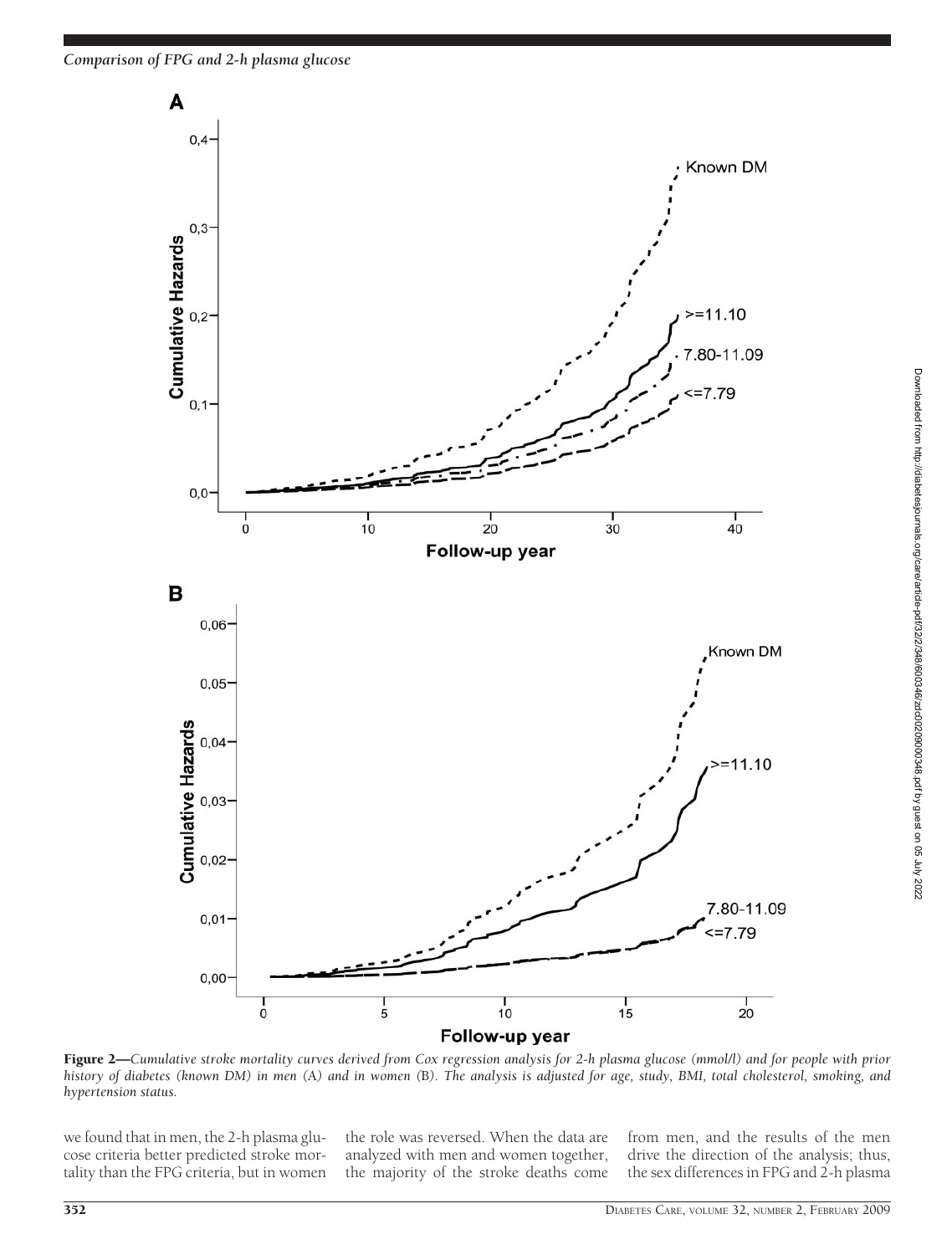| Table 3—HR (95% CI) for death from stroke corresponding to a 1-SD increase in FPG or 2-h plasma glucose levels fitted in the model separately |  |
|-----------------------------------------------------------------------------------------------------------------------------------------------|--|
|                                                                                                                                               |  |

|                               | Adjustment*                        | Men                 | Women               | Total               |
|-------------------------------|------------------------------------|---------------------|---------------------|---------------------|
| $\boldsymbol{n}$              |                                    | 11,120              | 9,390               | 20,510              |
| Model 1†                      | Age, study, BMI, total cholesterol |                     |                     |                     |
| <b>FPG</b>                    |                                    | $1.04(0.85 - 1.27)$ | $1.54(1.26 - 1.90)$ | $1.18(1.03 - 1.35)$ |
| 2-h plasma glucose            |                                    | $1.21(1.06 - 1.38)$ | $1.31(1.07-1.61)$   | $1.25(1.12 - 1.40)$ |
| Model 2†                      | Model $1 +$ smoking                |                     |                     |                     |
| <b>FPG</b>                    |                                    | $1.04(0.86 - 1.27)$ | $1.56(1.26 - 1.92)$ | $1.27(1.14-1.42)$   |
| 2-h plasma glucose            |                                    | $1.23(1.08 - 1.40)$ | $1.34(1.09-1.65)$   | $1.18(1.03 - 1.36)$ |
| Model 3†                      | Model $2 +$ hypertension           |                     |                     |                     |
| <b>FPG</b>                    |                                    | $1.02(0.83 - 1.25)$ | $1.52(1.22 - 1.88)$ | $1.16(1.00-1.33)$   |
| 2-h plasma glucose            |                                    | $1.21(1.06-1.38)$   | $1.31(1.06 - 1.61)$ | $1.25(1.12 - 1.40)$ |
| $\chi^2$ for FPG, 1 df (P)    |                                    | 3.29(0.07)          | 4.08(0.04)          | 0.57(0.45)          |
| $\chi^2$ for 2-h PG, 1 df (P) |                                    | 10.12(0.001)        | 0.01(0.94)          | 10.45(0.001)        |

 $\chi^2$  indicates the changes in the model prediction when FPG or 2-hPG was removed from the model where both were fitted simultaneously. Subjects with diagnosed diabetes were excluded. \*Adjusted for sex when men and women are combined. †SD = 1.3 for FPG and SD = 2.7 for 2-h plasma glucose.

glucose criteria with regard to stroke risk remain undetected.

Diabetes increases the risk of CHD events (16).The risk is more markedly increased in diabetic women than in diabetic men (17). This was also found in the current study population of all ages: the ratio of male CHD mortality to female CHD mortality in subjects with normal glucose levels (both NFG and NGT) and with diabetes (diagnosed or undiagnosed) was 5.94 and 2.53, respectively.

The underlying pathophysiologies of IFG and IGT are different. IFG is predominantly associated with hepatic insulin resistance and decreased first-phase insulin secretion, whereas IGT is associated with peripheral insulin resistance and impairment of both early- and late-phase insulin responses (18). A population study in Mauritius reported that men have lower levels of  $\beta$ -cell function and higher prevalence of IFG than women and women have lower insulin sensitivity and higher prevalence of IGT than men (19). Thus, the stroke mortality in relation to the two glucose categories may also differ between the two sexes, which could partly explain the differences found between men and women in the present study.

Abdominal adiposity, measured as waist circumference or as waist-to-hip ratio, has been found to increase the risk of ischemic stroke in both men and women (20) or in men only (21). Plasma triglyceride levels have also been shown to have an association with increased risk of stroke in some (22) but not all studies (23) or have been found to have an increased stroke risk only in women (24). Because the two variables, waist circumference and triglycerides, were not mea-

sured in all of the cohorts used in the present study, adjustments for these variables were not done in the final data analysis. However, when their effect was tested in a subgroup of individuals, the results did not change, indicating that the 2-h plasma glucose category improves the prediction of stroke mortality in men compared with FPG category alone, whereas the latter is better than the former in women.

Overt diabetes is more closely related to ischemic stroke than to hemorrhagic stroke (25). Regardless of the relatively large sample size, the follow-up duration for many of the cohorts in the present study is still short, with few stroke events accumulated, and as a result of the small number of stroke events in women, we could not further classify people into ischemic or hemorrhagic stroke. This is one of the limitations of the current study. In addition, in the DECODE study, some cohorts included men only, and thus cohorts for men and women in the present analysis were to some extent different. One may speculate that the sexspecific glucose-stroke relationship is study-dependent. However, when we limit the data analysis to the studies comprising both men and women, the results were not changed. The strength of the present study is that all the cohorts used in the study had data available for both FPG and 2-h glucose levels. This is the first study to investigate the question of glucose levels and the risk of stroke in a study group where all participants had a 2-h 75-g oral glucose tolerance test. The collaborative data analysis gives more statistical power than if the analysis had been performed individually by the different

centers, and thus avoids the spurious results caused by a small study. To try to take into account the difference between studies, in all pooled data analysis, "cohort" was adjusted for.

In summary, the present study confirmed that diabetes defined by either fasting or postchallenge criteria is a predictor of stroke mortality in both sexes. In people without diabetes, elevated 2-h postchallenge glucose is a better predictor than elevated fasting glucose in men, whereas fasting plasma glucose is better than 2-h postchallenge glucose in women.

**Acknowledgments**— This analysis has been carried out with the help of grants from the Finnish Academy (118492).

No potential conflicts of interest relevant to this article were reported.

#### **References**

- 1. Tuomilehto J, Rastenyte D, Jousilahti P, Sarti C, Vartiainen E: Diabetes mellitus as a risk factor for death from stroke prospective study of the middle-aged Finnish population. *Stroke* 27:210–215, 1996
- 2. Hillen T, Coshall C, Tilling K, Rudd AG, McGovern R, Wolfe CD, South London Stroke Register: Cause of stroke recurrence is multifactorial: patterns, risk factors, and outcomes of stroke recurrence in the South London Stroke Register. *Stroke* 34:1457–1463, 2003
- 3. Fuller JH, Shipley MJ, Rose G, Jarrett RJ, Keen H: Mortality from coronary heart disease and stroke in relation to degree of glycaemia: the Whitehall Study. *Br Med J (Clin Res Ed*) 287:867–870, 1983
- 4. Danaei G, Lawes CM, Vander Hoorn S, Murray CJ, Ezzati M: Global and regional